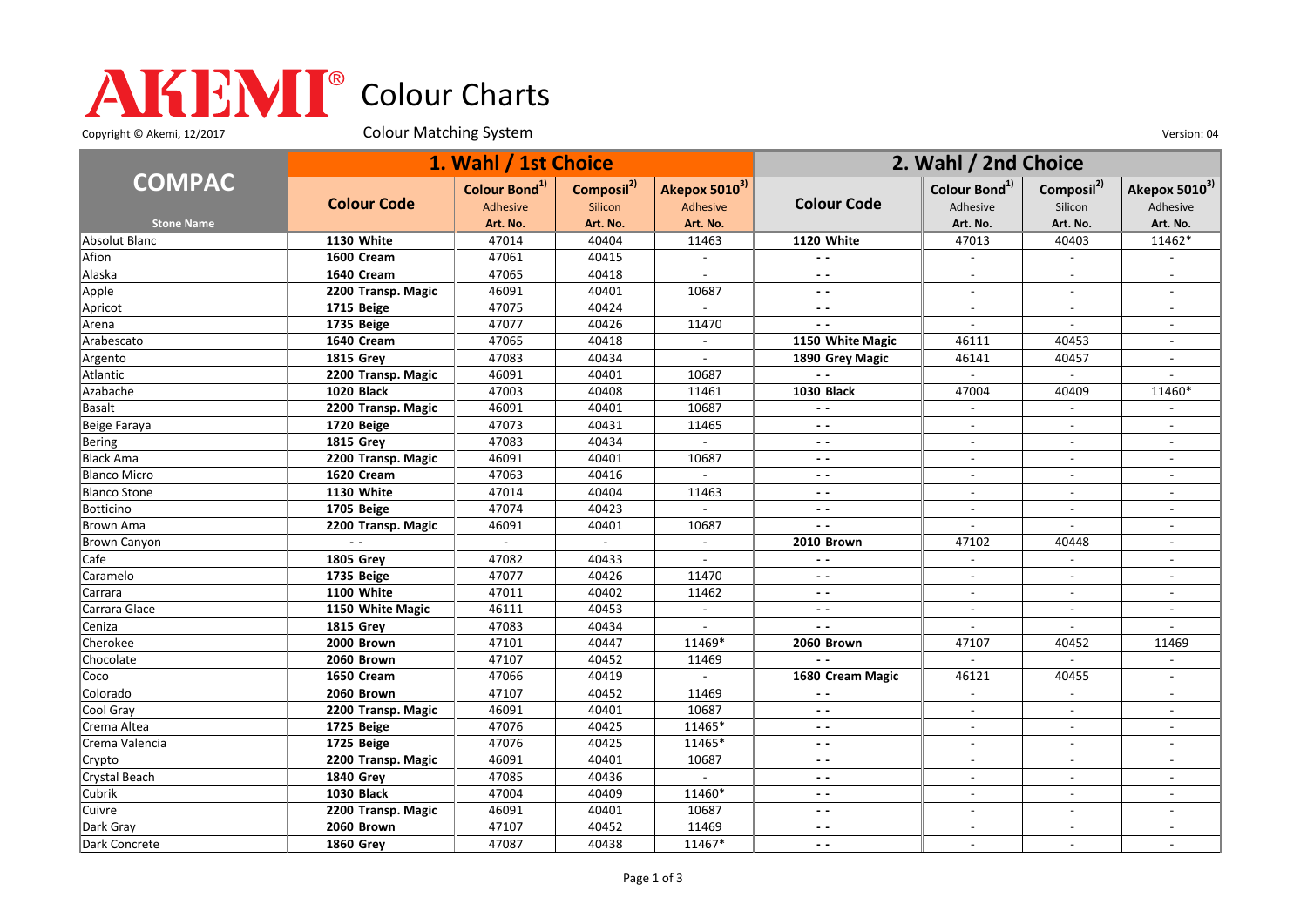## Colour Charts

Copyright © Akemi, 12/2017 Colour Matching System Colour Matching Constant Constant Out of the Version: 04

|                   | 1. Wahl / 1st Choice |                           |                        |                          | 2. Wahl / 2nd Choice     |                           |                          |                           |
|-------------------|----------------------|---------------------------|------------------------|--------------------------|--------------------------|---------------------------|--------------------------|---------------------------|
| <b>COMPAC</b>     |                      | Colour Bond <sup>1)</sup> | Composil <sup>2)</sup> | Akepox 50103)            | <b>Colour Code</b>       | Colour Bond <sup>1)</sup> | Composil <sup>2)</sup>   | Akepox 5010 <sup>3)</sup> |
|                   | <b>Colour Code</b>   | <b>Adhesive</b>           | Silicon                | Adhesive                 |                          | Adhesive                  | Silicon                  | Adhesive                  |
| <b>Stone Name</b> |                      | Art. No.                  | Art. No.               | Art. No.                 |                          | Art. No.                  | Art. No.                 | Art. No.                  |
| Dim Gray          | 1920 Khaki           | 47093                     | 40442                  | 11468                    |                          |                           |                          |                           |
| Fidji             | 1620 Cream           | 47063                     | 40416                  | $\sim$                   | $\sim$ $\sim$            | $\overline{\phantom{a}}$  | $\overline{a}$           | $\sim$                    |
| Fucsia            | 2200 Transp. Magic   | 46091                     | 40401                  | 10687                    | $ -$                     | $\overline{\phantom{a}}$  | $\overline{\phantom{a}}$ | $\overline{\phantom{a}}$  |
| Glaciar           | 1130 White           | 47014                     | 40404                  | 11463                    | $ -$                     | $\blacksquare$            | $\blacksquare$           |                           |
| Glacier           | 1640 Cream           | 47065                     | 40418                  | $\overline{\phantom{a}}$ | 1120 White               | 47013                     | 40403                    | 11462*                    |
| Gray Zement       | 1960 Khaki           | 47097                     | 40446                  |                          |                          |                           |                          |                           |
| Ice Zement        | <b>1815 Grey</b>     | 47083                     | 40434                  | $\mathcal{L}$            | $\sim$ $\sim$            | $\sim$                    | $\overline{a}$           | $\sim$                    |
| Ice Zement Glace  |                      |                           | $\sim$                 | $\blacksquare$           | 1660 Cream               | 47067                     | 40420                    | $\blacksquare$            |
| Imperial          | 1940 Khaki           | 47095                     | 40444                  | 11468*                   | $\sim$ $\sim$            | $\overline{\phantom{a}}$  | $\overline{a}$           | $\overline{a}$            |
| Ivoire            | 1720 Beige           | 47073                     | 40431                  | 11465                    | $\sim$ $\sim$            |                           |                          |                           |
| Kenya             | 1940 Khaki           | 47095                     | 40444                  | 11468*                   | <b>1860 Grey</b>         | 47087                     | 40438                    | 11467*                    |
| Lactea            | 1640 Cream           | 47065                     | 40418                  | $\sim$                   | 1620 Cream               | 47063                     | 40416                    | $\sim$                    |
| Lila              | 2200 Transp. Magic   | 46091                     | 40401                  | 10687                    | $\sim$ $\sim$            | $\overline{\phantom{a}}$  |                          |                           |
| Luna              | 1640 Cream           | 47065                     | 40418                  | $\overline{a}$           | 1620 Cream               | 47063                     | 40416                    | $\sim$                    |
| Luna Business     | 1150 White Magic     | 46111                     | 40453                  |                          | $ -$                     | $\overline{a}$            |                          |                           |
| Magma             | 1220 Red             | 47023                     | 40412                  |                          | $\sim$ $\sim$            | $\overline{a}$            |                          |                           |
| Marfil Stone      | 1725 Beige           | 47076                     | 40425                  | 11465*                   | $\sim$ $\sim$            | $\blacksquare$            | $\blacksquare$           | $\overline{\phantom{a}}$  |
| Marquina          | <b>1020 Black</b>    | 47003                     | 40408                  | 11461                    | 1000 Black               | 47001                     | 40406                    | 11460                     |
| Mars              | 2200 Transp. Magic   | 46091                     | 40401                  | 10687                    | $ -$                     | $\sim$                    | $\sim$                   | $\overline{\phantom{a}}$  |
| Micro Thassos     | 1620 Cream           | 47063                     | 40416                  |                          | $\sim$ $\sim$            |                           |                          |                           |
| Moka              | 1735 Beige           | 47077                     | 40426                  | 11470                    | $\sim$ $\sim$            | $\overline{a}$            | $\overline{a}$           |                           |
| Montana           | 1890 Grey Magic      | 46141                     | 40457                  | $\sim$                   | $\sim$ $\sim$            | $\sim$                    | $\sim$                   | $\sim$                    |
| Moon              | 1620 Cream           | 47063                     | 40416                  |                          | $\sim$ $\sim$            | $\sim$                    | $\sim$                   | $\sim$                    |
| Musaka            | 2200 Transp. Magic   | 46091                     | 40401                  | 10687                    | $ -$                     | $\overline{\phantom{a}}$  | $\overline{\phantom{a}}$ | $\overline{\phantom{a}}$  |
| Nacarado          | 1650 Cream           | 47066                     | 40419                  |                          | $ -$                     |                           |                          |                           |
| Nero              | <b>1030 Black</b>    | 47004                     | 40409                  | 11460*                   | $ -$                     | $\overline{a}$            | $\overline{a}$           | $\overline{a}$            |
| New Passion       | 1220 Red             | 47023                     | 40412                  | $\blacksquare$           | $\sim$ $\sim$            | $\overline{\phantom{a}}$  | $\overline{\phantom{a}}$ | $\overline{\phantom{a}}$  |
| Noce              | 1770 Beige           | 47080                     | 40429                  |                          | $\sim$ $\sim$            | $\overline{\phantom{a}}$  | $\overline{\phantom{a}}$ | $\overline{\phantom{a}}$  |
| Nocturno          | <b>1030 Black</b>    | 47004                     | 40409                  | 11460*                   | $\sim$ $\sim$            | $\overline{\phantom{a}}$  | $\overline{\phantom{a}}$ | $\sim$                    |
| Nougat            | 1715 Beige           | 47075                     | 40424                  |                          | $\overline{\phantom{a}}$ | $\sim$                    |                          |                           |
| Nubia Fog         | 1700 Beige           | 47071                     | 40422                  | $\overline{\phantom{a}}$ | $ -$                     | $\blacksquare$            | $\blacksquare$           | $\blacksquare$            |
| Or                | 1705 Beige           | 47074                     | 40423                  | $\blacksquare$           | $\sim$ $\sim$            | $\overline{\phantom{a}}$  | $\overline{\phantom{a}}$ | $\overline{\phantom{a}}$  |
| Orange            | 1230 Orange          | 47024                     | 40413                  |                          | $ -$                     | $\overline{a}$            | $\overline{a}$           | $\blacksquare$            |
| Panama            | 1725 Beige           | 47076                     | 40425                  | 11465*                   | $\sim$ $\sim$            | $\overline{a}$            | $\blacksquare$           |                           |
| Passion           | <b>1220 Red</b>      | 47023                     | 40412                  |                          | 2200 Transp. Magic       | 46091                     | 40401                    | 10687                     |
| Perla Claro       | 2200 Transp. Magic   | 46091                     | 40401                  | 10687                    | $\sim$ $\sim$            | $\overline{\phantom{a}}$  | $\overline{a}$           | $\sim$                    |
| Perlino           | 1140 White           | 47015                     | 40405                  | 11462*                   | $ -$                     |                           |                          |                           |